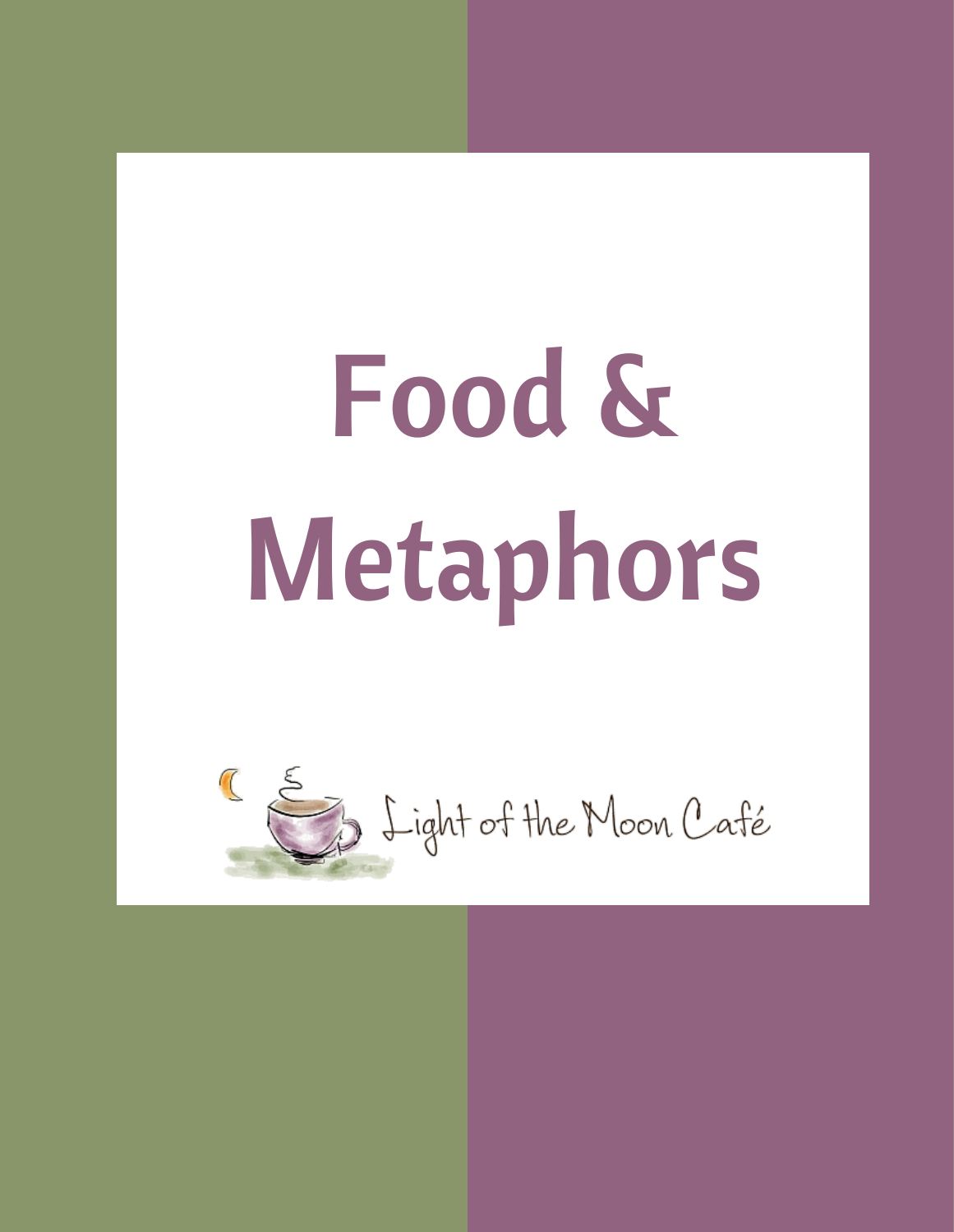

## Food as a Metaphor for Feelings

*"Discovering the deeper meaning of our hunger means learning the language of metaphor. Through the use of metaphor we can begin to see how our most feared or favorite binge foods speak to us and for us. When we are physically hungry and crave a food, there is no metaphor present. However, when we are physically hungry and we deny ourselves food or when we are not physically hungry and we crave a food, we enter the world of metaphor and symbolism."* 

*– Anita Johnston, Ph.D. Author, Eating in the Light of the Moon* 

| <b>Food Cravings</b>           | Questions to ask yourself                                                                                   |
|--------------------------------|-------------------------------------------------------------------------------------------------------------|
| <b>Sweet foods</b>             | In what way is my life not sweet enough? When do I feel that I am<br>not sweet enough?                      |
| <b>Smooth, creamy</b><br>foods | Where in my life am I wanting things to be smoother, easier? Are<br>things feeling too hard or rough?       |
| Crunchy, salty<br>foods        | At whom or at what am I angry or frustrated?                                                                |
| <b>Warm foods</b>              | Where in my life am I longing for emotional warmth?                                                         |
| <b>Spicy foods</b>             | Do I have enough excitement or stimulation in my life? Am I missing<br>that? Do I need change in some area? |
| <b>Chocolate</b>               | What am I craving sexually? Do I long for romance? In what ways is<br>sensuality absent in my life?         |

These are some metaphoric cues to get you started. Sometimes the symbolism of the food is connected to memories associated with it and you might be longing for some past experience. Forbidden foods can speak to us metaphorically about things, feelings, or experiences that feel forbidden. Other times the actual names of the foods carry meaning that might be significant to you. The ways and situations in which you might typically eat the food can also be symbolic.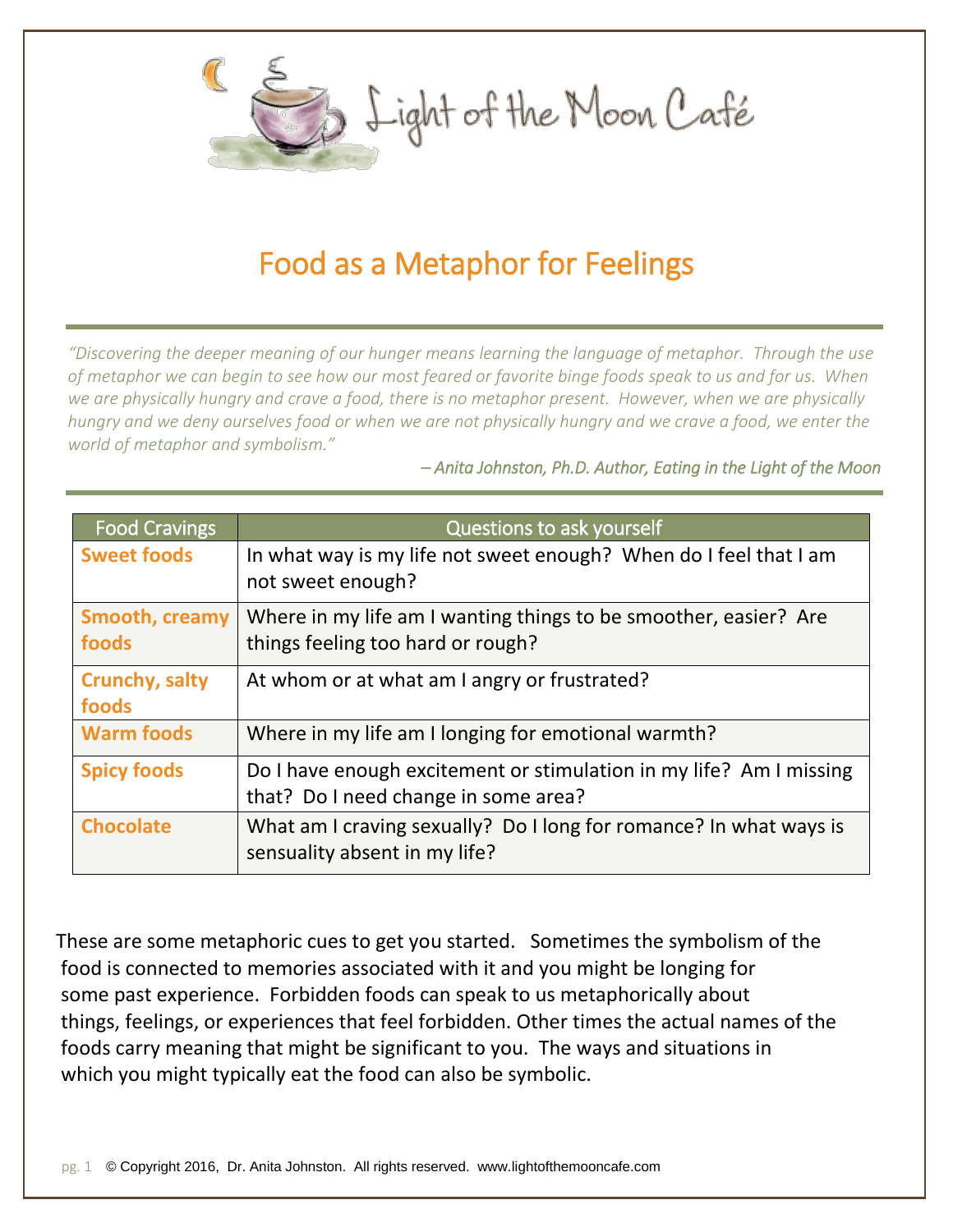

## Finding Your Metaphors

### **Part I**

*Picture, in your mind's eye, a food that you have a tendency to binge on or restrict. Imagine it in as much detail as possible – how it looks, tastes, and the ways in which you might eat it or refuse to eat it. Think of as many adjectives as you can to describe it.*

\_\_\_\_\_\_\_\_\_\_\_\_\_\_\_\_\_\_\_\_\_\_\_\_\_\_\_\_\_\_\_\_\_\_\_\_\_\_\_\_\_\_\_\_\_\_\_\_\_\_\_\_\_\_\_\_\_\_\_\_\_\_\_\_\_\_\_\_\_\_\_\_\_\_\_\_\_

\_\_\_\_\_\_\_\_\_\_\_\_\_\_\_\_\_\_\_\_\_\_\_\_\_\_\_\_\_\_\_\_\_\_\_\_\_\_\_\_\_\_\_\_\_\_\_\_\_\_\_\_\_\_\_\_\_\_\_\_\_\_\_\_\_\_\_\_\_\_\_\_\_\_\_\_\_

\_\_\_\_\_\_\_\_\_\_\_\_\_\_\_\_\_\_\_\_\_\_\_\_\_\_\_\_\_\_\_\_\_\_\_\_\_\_\_\_\_\_\_\_\_\_\_\_\_\_\_\_\_\_\_\_\_\_\_\_\_\_\_\_\_\_\_\_\_\_\_\_\_\_\_\_\_

\_\_\_\_\_\_\_\_\_\_\_\_\_\_\_\_\_\_\_\_\_\_\_\_\_\_\_\_\_\_\_\_\_\_\_\_\_\_\_\_\_\_\_\_\_\_\_\_\_\_\_\_\_\_\_\_\_\_\_\_\_\_\_\_\_\_\_\_\_\_\_\_\_\_\_\_\_

\_\_\_\_\_\_\_\_\_\_\_\_\_\_\_\_\_\_\_\_\_\_\_\_\_\_\_\_\_\_\_\_\_\_\_\_\_\_\_\_\_\_\_\_\_\_\_\_\_\_\_\_\_\_\_\_\_\_\_\_\_\_\_\_\_\_\_\_\_\_\_\_\_\_\_\_\_

\_\_\_\_\_\_\_\_\_\_\_\_\_\_\_\_\_\_\_\_\_\_\_\_\_\_\_\_\_\_\_\_\_\_\_\_\_\_\_\_\_\_\_\_\_\_\_\_\_\_\_\_\_\_\_\_\_\_\_\_\_\_\_\_\_\_\_\_\_\_\_\_\_\_\_\_\_

\_\_\_\_\_\_\_\_\_\_\_\_\_\_\_\_\_\_\_\_\_\_\_\_\_\_\_\_\_\_\_\_\_\_\_\_\_\_\_\_\_\_\_\_\_\_\_\_\_\_\_\_\_\_\_\_\_\_\_\_\_\_\_\_\_\_\_\_\_\_\_\_\_\_\_\_\_

\_\_\_\_\_\_\_\_\_\_\_\_\_\_\_\_\_\_\_\_\_\_\_\_\_\_\_\_\_\_\_\_\_\_\_\_\_\_\_\_\_\_\_\_\_\_\_\_\_\_\_\_\_\_\_\_\_\_\_\_\_\_\_\_\_\_\_\_\_\_\_\_\_\_\_\_\_

**Complete the following sentences as though you were addressing that food:**

When I look at you I see

When I look at you I feel

pg. 2 © Copyright 2016, Dr. Anita Johnston. All rights reserved. www.lightofthemooncafe.com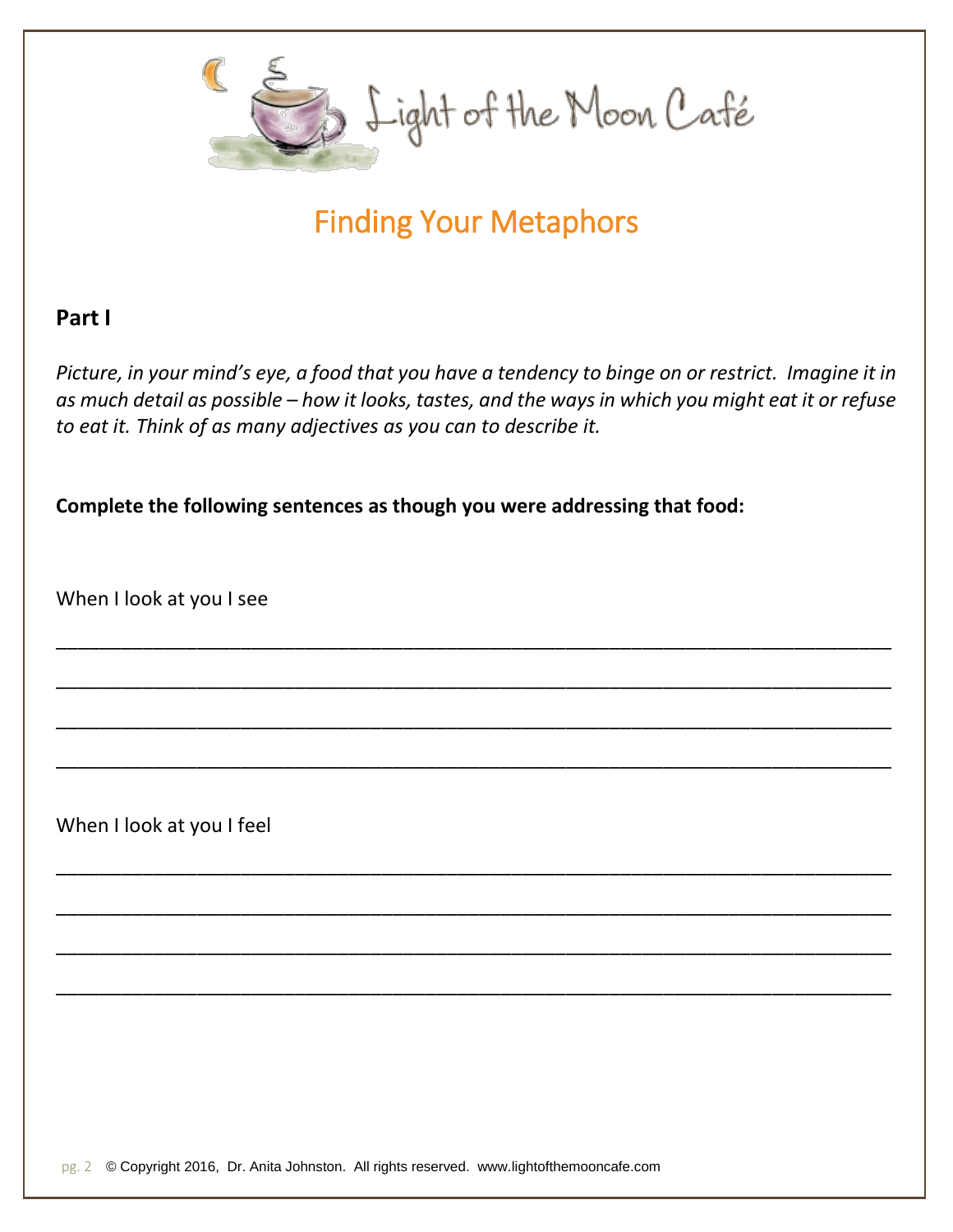| $\mathcal{C}$<br>So Light of the Moon Café |
|--------------------------------------------|
| When I look at you I want to               |
|                                            |
| I love you because                         |
|                                            |
| I hate you because                         |
|                                            |
| The messages I get from you are            |
|                                            |
|                                            |

pg. 3 © Copyright 2016, Dr. Anita Johnston. All rights reserved. www.lightofthemooncafe.com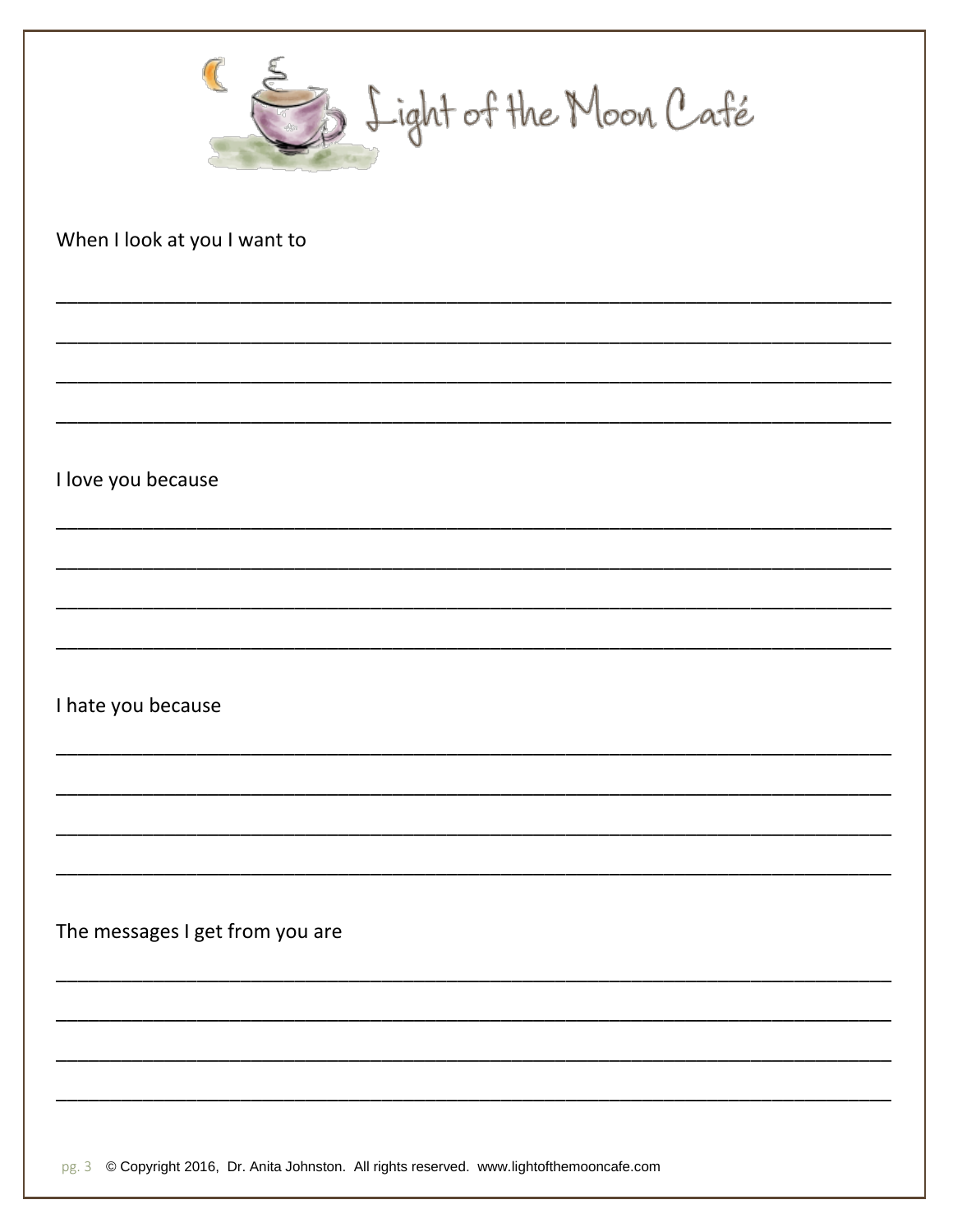

You give me

You remind me of

To be at peace with you I need to

pg. 4 © Copyright 2016, Dr. Anita Johnston. All rights reserved. www.lightofthemooncafe.com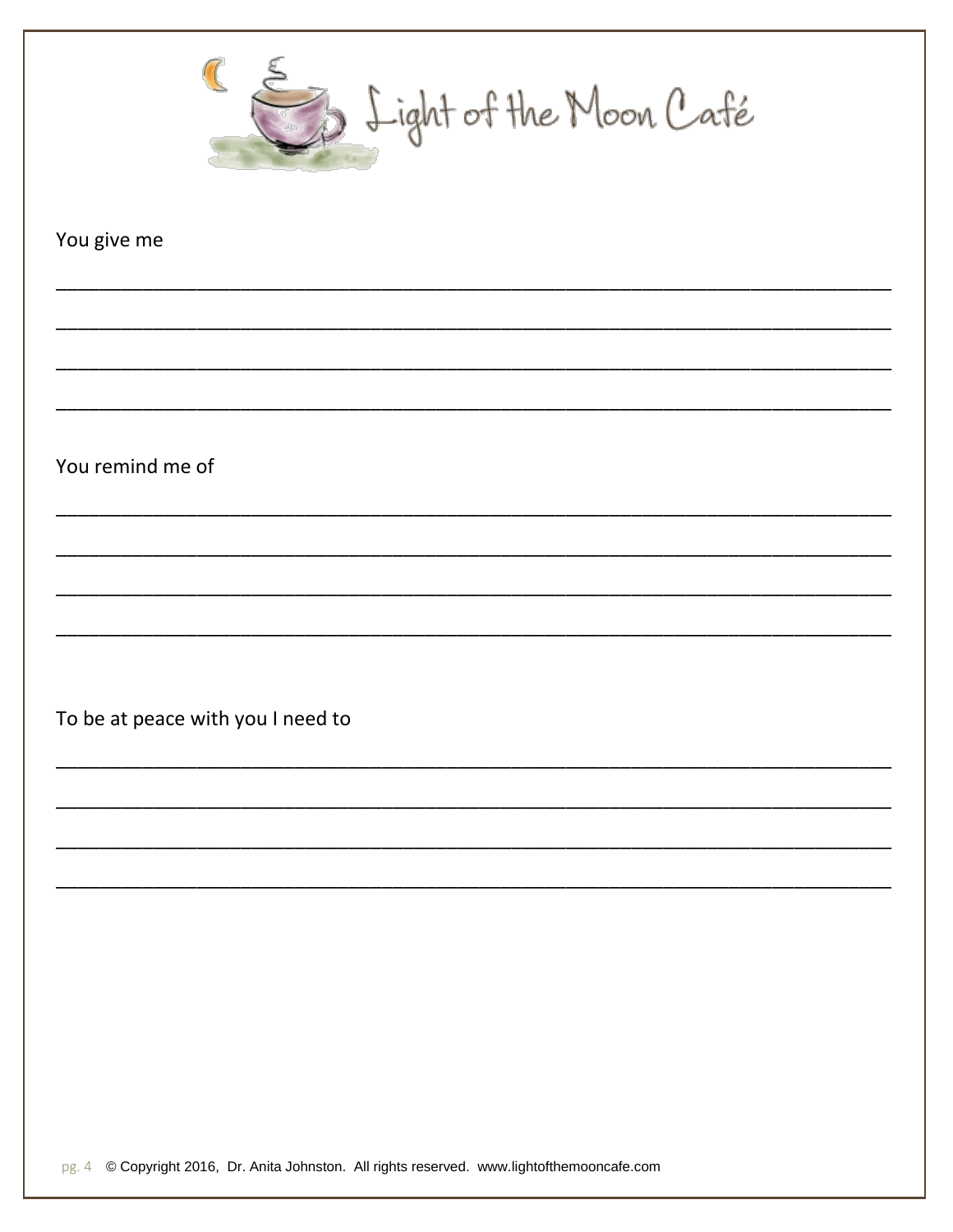

#### Part 2

Picture, in your mind's eye, a person or a situation for which you have feelings that are similar to what you wrote in Part I in as much detail as you can.

Complete the following sentences:

When I look at you I see

When I look at you I feel

When I look at you I want to

pg. 5 © Copyright 2016, Dr. Anita Johnston. All rights reserved. www.lightofthemooncafe.com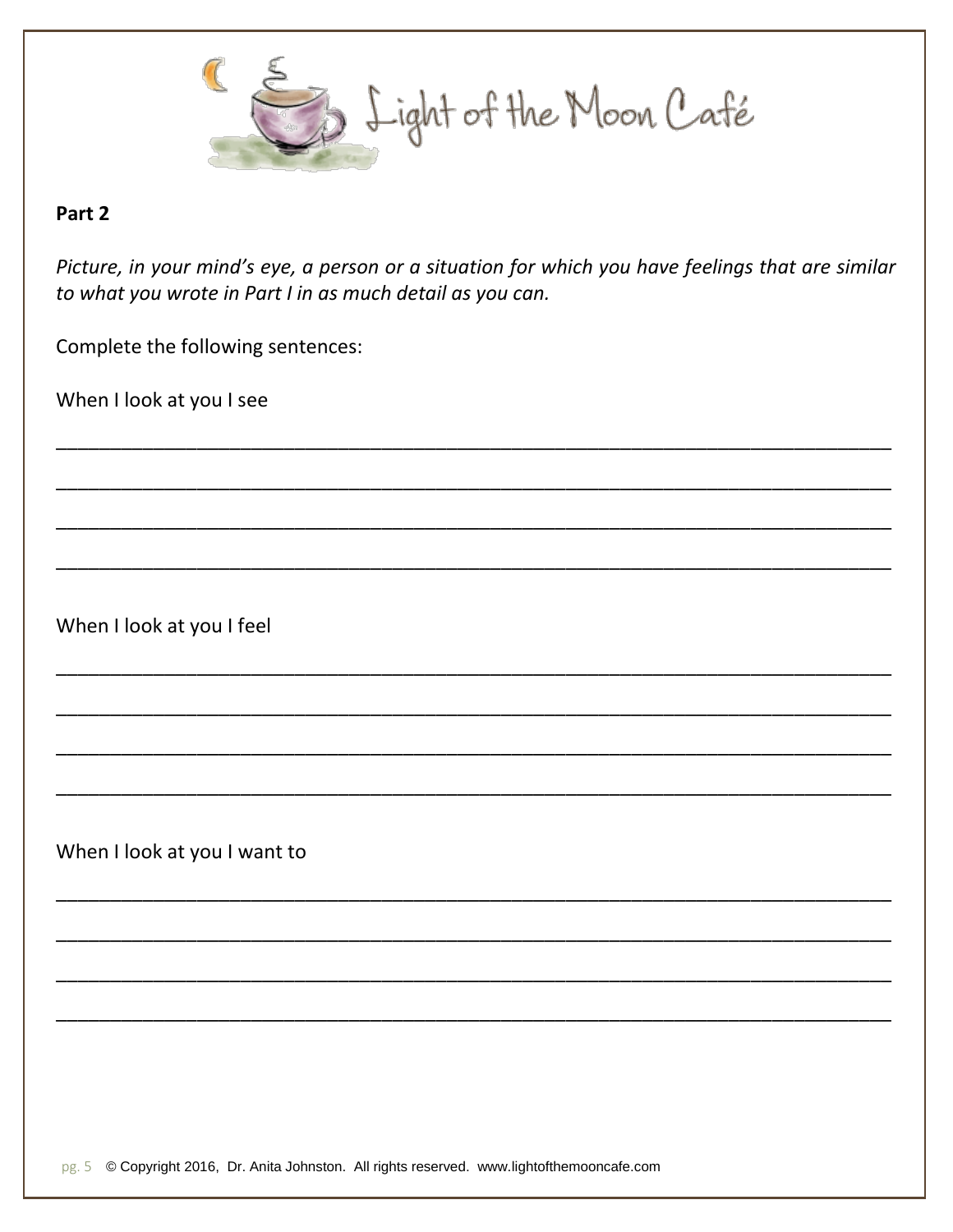

#### I love you because

I hate you because

The messages I get from you are

You give me

pg. 6 © Copyright 2016, Dr. Anita Johnston. All rights reserved. www.lightofthemooncafe.com